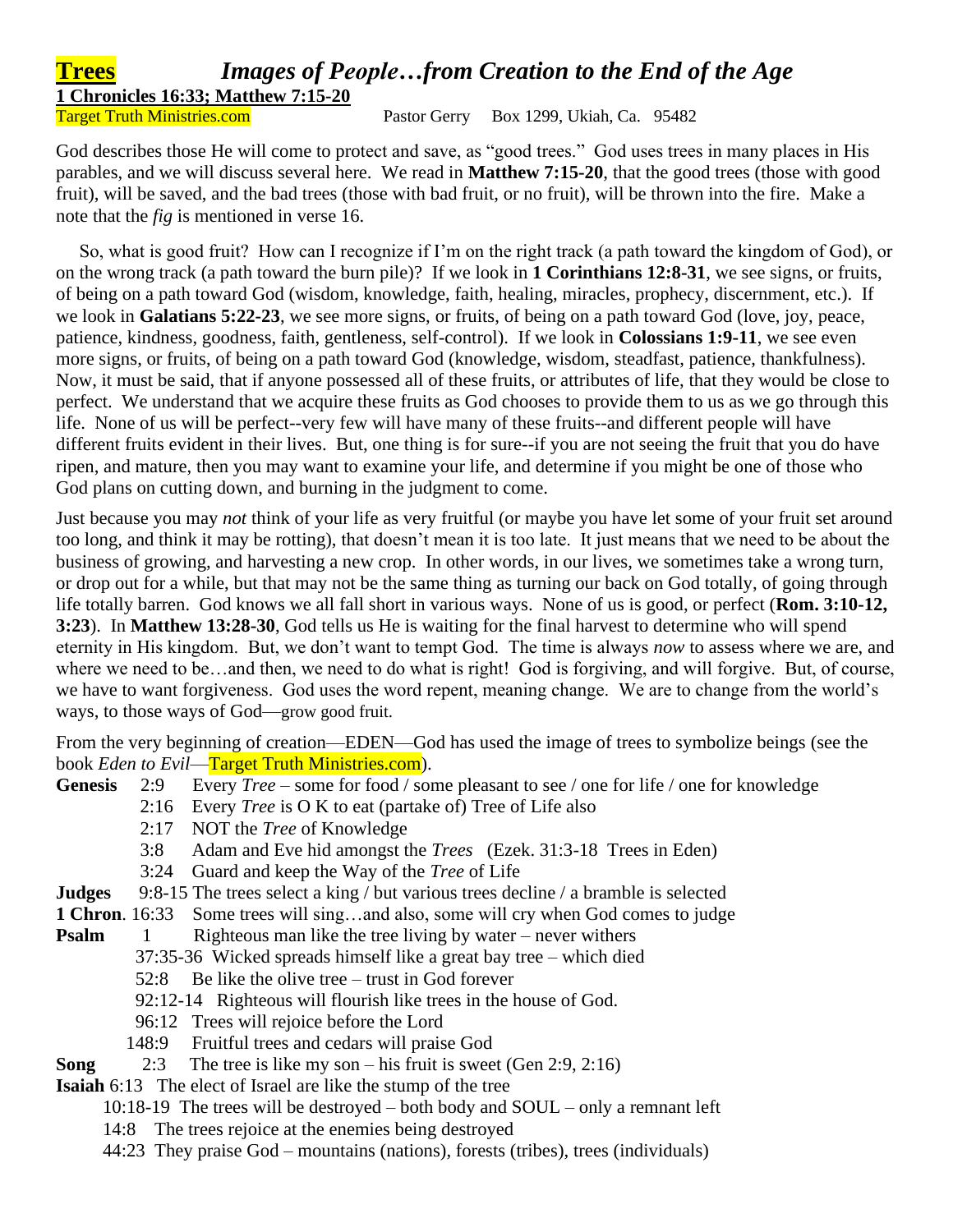- 55:12-13 The mountains (nations) sing and the trees (individuals) clap their hands the good tree in place of a bad thorn.
- 56:3 If you are in the Lord, you cannot be a dry tree even if you are ridiculed here on earth
- 61:3 The plantings of God are to be called the Trees of Righteousness
- **Jer.** 11:16 God once called you a fair tree with good fruit (Gen. 2:9, 2:16), but now He will set fire to you 11:19 They plotted to destroy Jeremiah, the tree with good fruit
	- 17:7-8 Blessed is the man who trusts the Lord he is a tree planted by living water
- **Ezek.** 17:24 All trees (people), will know how great God is
	- 20:45-49 Speak against the trees and the forest of the South (opposite heaven in the North)
	- 31:3-18 Trees in Eden (Gen. 2 & 3)
	- 47:7-12 Trees in the Millennium fed by living water purpose to give life V 22, all nations will inherit Israel's covenant with God
- **Daniel** 4 This tree is Nebuchadnezzar
- **Joel** 1:12 Just as men, various trees are withered
- **Mark** 8:24 I see men as trees
- **Rev**. 2:7 The Tree of Life
	- 7:1 The 4 winds are held back from the earth, the sea, and the trees.
	- 7:3 Don't hurt the trees
	- 8:7 1/3 of the trees are destroyed
	- 9:4 Don't hurt the trees, but only those men which are evil
	- 11:4 2 olive trees 2 to testify and be resurrected (Zech. 4:3-14)
	- 22:2 The Tree of Life
	- 22:14 The Tree of Life

Jesus gave us a parable about a tree while He was here. A *fig* tree in a vineyard, and we find it in **Luke 13:6-9**. God has already given this tree three years to produce, and will now give this "fig tree" a fixed amount of time to produce fruit -- one more year, then He will cut the unfruitful parts out, and cast them into the fire (just as we read earlier about the trees in Matt. 7). So, if we can figure out who, or what, this "fig tree" is, and if we follow its history, then we may know about when Jesus is planning on returning (**Matt. 26:55-64**). Who is the "fig tree?" Throughout Scripture, God uses the fig tree as a symbol of the nation of Israel, and God uses the grapevine as the symbol of His people.

 **Hosea 9:10** describes God's people as grapes, and the leaders of the nation Israel as figs, and the nation itself is the fig tree. **Joel 1:7** describes the grapevine as the Israelite people laid waste, and the fig as the nation Israel. **Joel 2:21-22** says that God will restore the fig tree, and the vine - Israel. **Isaiah 5:7** describes the vineyard as the people of Israel. And, in **Zechariah 3:10**, God tells us that in the kingdom to come, that everyone will be invited to rest with His people (the vine), and His chosen nation (the fig tree). In the very beginning, in **Genesis 3**, God used a \_\_\_\_\_\_\_\_ leaf to cover Adam and Eve, to hide their sin, to deal with their disobedience. In other words, God is going to use this fig tree (Israel - His chosen), to deal with the sins of the world. First God gave Israel the Ten Commandments, and a sacrificial system (the Ten Commandments were given to Israel to show all of us that we really can't do them). Therefore, we should recognize our need for some greater sacrifice in the future. Israel was to be a nation of priests, and carry the Word of God to the whole world (**Isa. 49:6**). Then, Israel (the fig tree), was used to provide for us the Savior of the world. Jesus, God, the Son, left His kingdom, and revealed Himself to us as a human being (born in Israel), for the purpose of dying for us (**Phil. 2:5-8; John 1:1-18**). Finally, in the end times, God will use the nation of Israel to signify His return. The fig tree, Israel, is destined by God to fulfill His plan (see **2068 Series** at Target Truth Ministries.com).

 So, nation Israel has a fixed time to produce fruit, to put their trust in God, in Christ, the Savior. Nation Israel was first officially established as a physical nation with borders and a king (Saul), around 1,020 B.C., and almost 3,000 years later, around 1948 (after not having borders to call its own for over 2,500 years), it became official once again (see Message on **Great Prophecies** - Ezek. 4, at Target Truth Ministries.com). And, in 1967, Israel came into control of Jerusalem. Because the traditional understanding of the Hebrew faith, is that "one" year represents "one thousand" years in prophecy, the parable of Jesus in **Luke 13:6-9**, has been fulfilled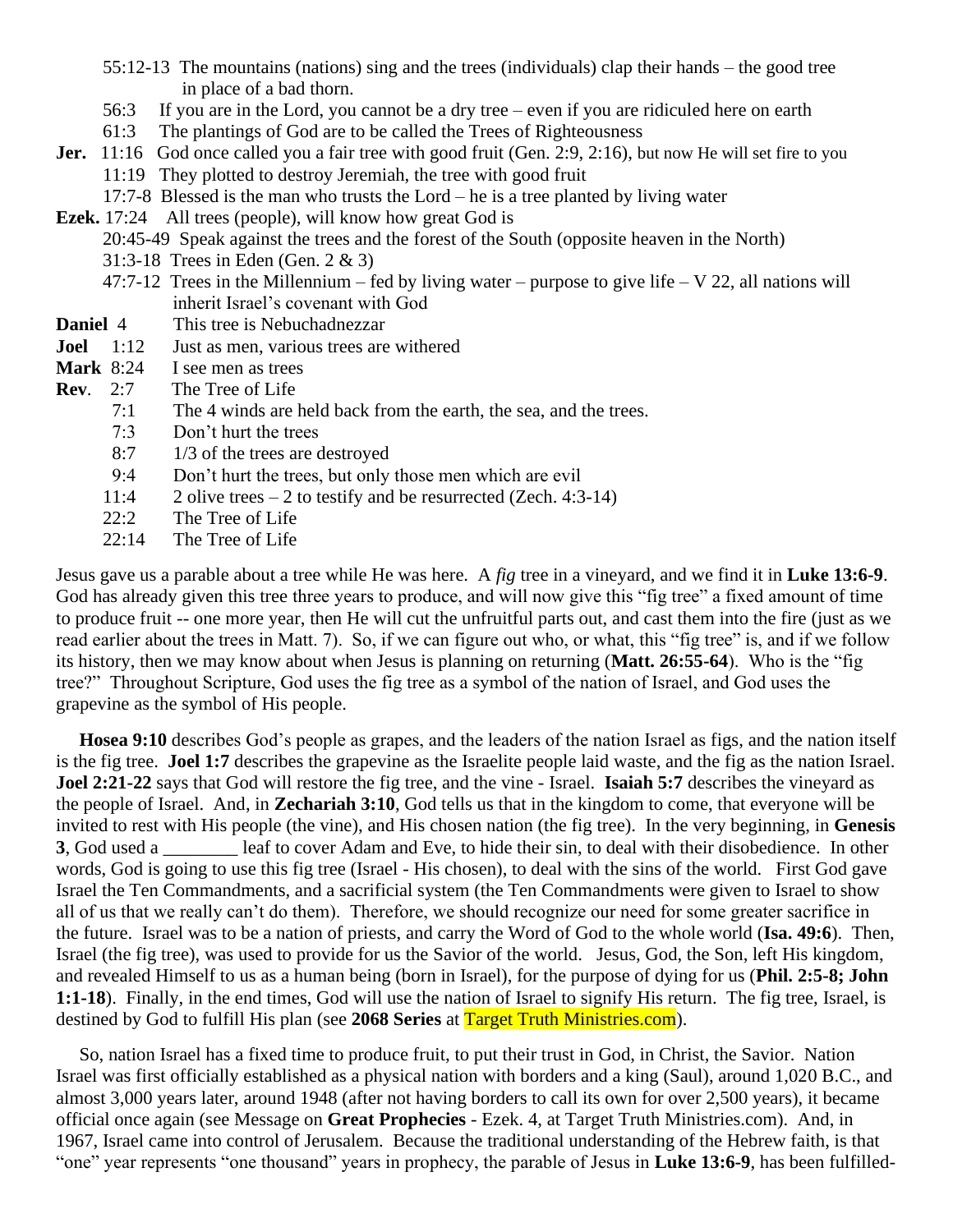-that the fig tree would be tended to for 3 years (3,000 years -- which has happened - 1020 B.C. to today), and these 3,000 years are ending during our generation (*right now*), and then Israel would be allowed one more year (1,000 years more). This 1,000 extra years is seen by some scholars as the millennium, the 1,000 year period *after* Jesus returns, when Jesus will give the nation Israel, and the world, one last opportunity to come into a loving relationship with Him--before the absolute final judgment at the end of the millennium (**Rev. 20**).

 What makes this so intriguing is that Jesus also gave us yet another parable about the fig tree (Israel). In **Mark 13:28-33**, we learn that the generation which sees the fig tree come into leaf (come to life again, come out of its' dormant period), that "this generation" will see the end times, and Jesus return. And, after Jesus returns, then the millennium will begin. We ("this generation"), have, in fact, seen Israel come back to life again. Israel came out of its dormancy. The nation Israel, after 2,500 years without land, became a country once again in 1948. So, it seems that all three parables about the trees fit together. Luke 13 could point to our time (right now - around 3,000 years after Israel was established as a physical nation), and Mark 13 could point to our generation (right now - our time), while Matthew 7 points to the judgment to come of the trees, the nations, the peoples.

 But, there are many that say the **Mark 13** reference to "this generation" is referring to 70 A.D. (to an event which had already occurred, when the temple was destroyed by Rome). In other words, to the generation of the time of Jesus, and not to this generation today (this same parable, by the way, is found in **Matthew 24:32-35**, and in **Luke 21:29-32**). The argument can be examined and explained, by going to the beginning of **Matthew 24**, where the disciples ask Jesus **three questions**:

- $Q \# 1$  When will these things (the stones be cast down) happen?
- Q # 2 What will be the signs of Christ coming?
- Q # 3 What will be the signs of the end of the age?

 Since we know that the temple stones were all cast down in 70 A.D. (when the Roman army destroyed the temple, and killed over one million Jewish people), this means that the answer to question  $# 1$  is 70 A.D. This is covered in **Matthew 24:4-13**.

 Then, in **Matthew 24:15-31**, Jesus answers question # 2 by describing the events to take place before He returns. Note that in verse 29, Jesus states that *after* the tribulation of those end days, He will return to gather His followers. Read **verses 29-31 in Matthew 24**.

 Then, in **Matthew 24:32-35**, Jesus answers question # 3, and gives a parable to sum up what this last generation should look for.

 The argument, that all these questions were fulfilled in 70 A.D., was accepted by most scholars up until 1914. The view of most scholars, up until 1914, was that God planned the millennium to begin after the great tribulation, and that this event of 70 A.D. (the temple being destroyed), was that end-time event, and, that the world would slowly be getting better and better during the *supposed* millennium period after 70 A.D. Many argued that the world was getting more peaceful through history (even though there were many wars, plagues etc.), until 1914. In 1914, WWI began, and brought with it even more destruction than happened in 70 A.D., which meant that things were not getting better. Of course, there had been many, many wars after 70 A.D., which should have led people to understand that things were not peaceful, and not getting better. God describes the millennium, in Isaiah (as well as other places in the Bible--**Rev. 20**), as a 1,000 year period of peace, until the very end, when Jesus brings in a final judgment. When WWI happened, everyone agreed that this didn't fit with the description of the millennium as a period of time where things were peaceful, and getting better. So, many scholars then concluded that the millennium was yet future.

Still, some scholars say that "this generation" (**Matt. 24:32-35**), cannot refer to the end times, because all other references in the New Testament to "this generation" are to the generation of Jesus. However, out of fourteen "this generation" references, three are the same references to the generation of the fig tree (future), while seven others are a reference to Jesus telling "His generation" that he would give them *no signs* of His return (which the fig tree references obviously are, as they are given in the context of end-times signs and events - **Matt.**